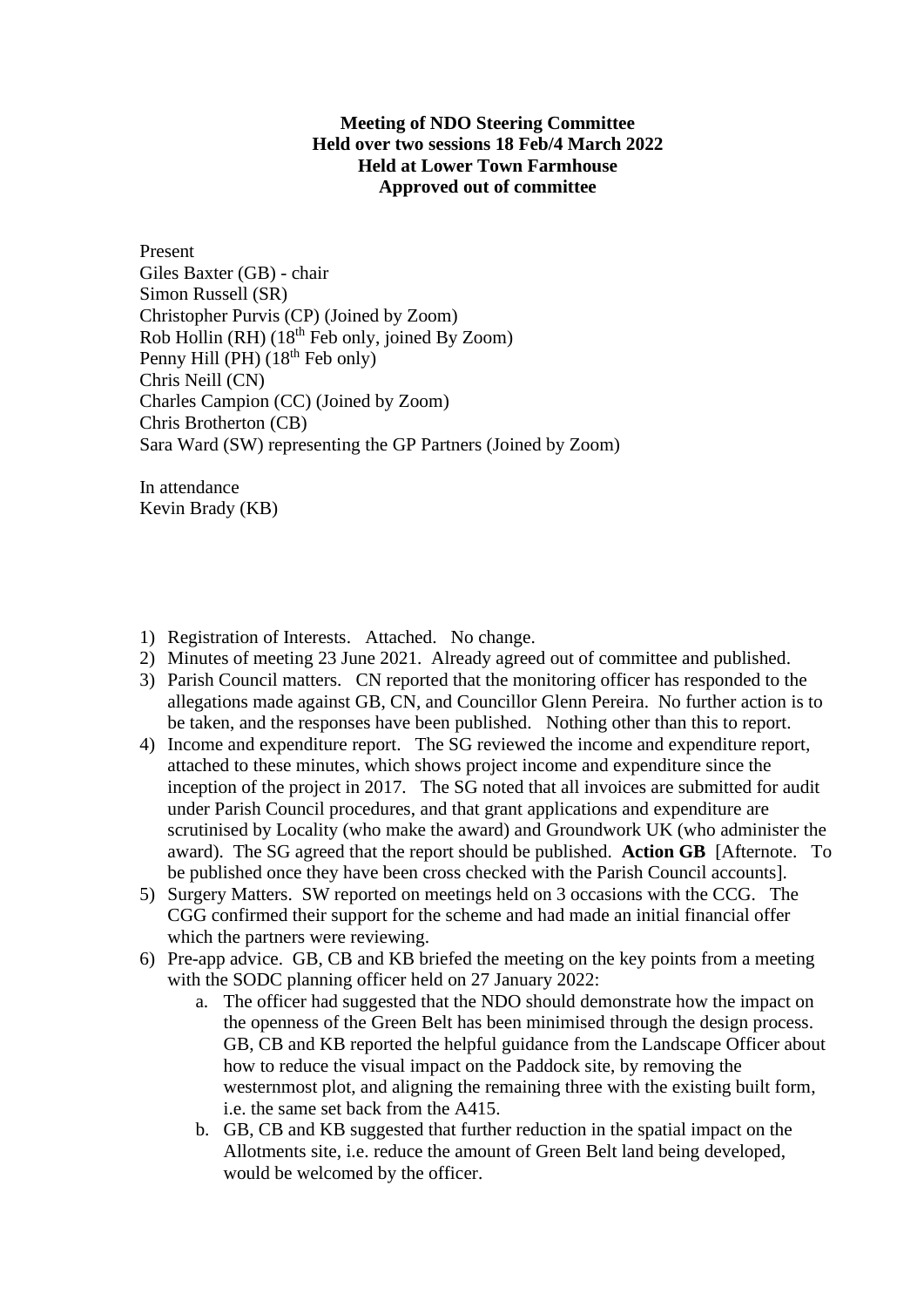- c. The Conservation Officer had said that the development was likely to cause 'lessthan-substantial harm'. Any harm that there was would need to be balanced against the planned public benefit.
- d. The conservation officer suggested that the character of the built form of the village was a linear development along the A415 and the Oxford Road. This was at odds with the SG's view, as advised by KB that, self evidently, the pattern of development and set back is open, as demonstrated by the 'black dot' model.
- e. GB, CB and KB reported the discussion on Very Special Circumstances, the key points being:
	- i. VSCs would need to demonstrate Public Benefit.
	- ii. VSCs would need to include a robust assessment of Housing Need, beyond that of the surveys and consultations already conducted. GB agreed to request technical support from Locality for a Housing Needs Assessment. **Action GB**. (Afternote: now commissioned from AECOM and Terms of Reference agreed with SODC).
	- iii. VSCs would need to include a robust site assessment. GB reminded the SG that this requirement had already been flagged in Counsel's advice on the response to the letters of complaint L1 and L2 and in the correspondence between the group of objectors and SODC (known as L3 and L4), and that technical support for such an assessment had been requested from and agreed by Locality, and that the site assessment being conducted by AECOM was already under way. (Afternote: AECOM site visit was conducted on 4<sup>th</sup> April)
- 7) The SG discussed the design tensions:
	- a. Responding to the planning officer's comments by reducing spatial impact, which suggests a further reduction in housing, vs maintaining the numbers of affordable housing and generating financial benefit which suggests maintaining or increasing housing by increasing density and/or size of the development area
	- b. Responding to the conservation officer's comments which implied changing the allotments site to linear development, either along the A415 or parallel with Watery Lane as per the original consultation design, or maintaining the current concept for the Allotments, i.e. loosely sited housing around a square/green on the basis that this does conform to the current development pattern.

CB explained that, in anticipation of the SG wishing to explore options particularly for the allotments site, 3 sketches had been prepared:

- c. Option 1: Allotment site as is, but further reducing spatial needs.
- d. Option 2: Allotment site as a linear development along the A415
- e. Option 3: Allotment site as a linear development behind the village hall parallel to the public footpath (in effect a return to the November 2020 concept, albeit smaller in scale).

The SG considered the three options presented, attached. They unanimously agreed that Options 2 and 3 were without merit aesthetically and in the light of residents' comments from the consultation should not be considered further. They agreed to proceed with option 1 with the following further refinements:

a. Restrict the boundary of the allotment site development entirely within the existing allotments, and do not 'landscape' the northern half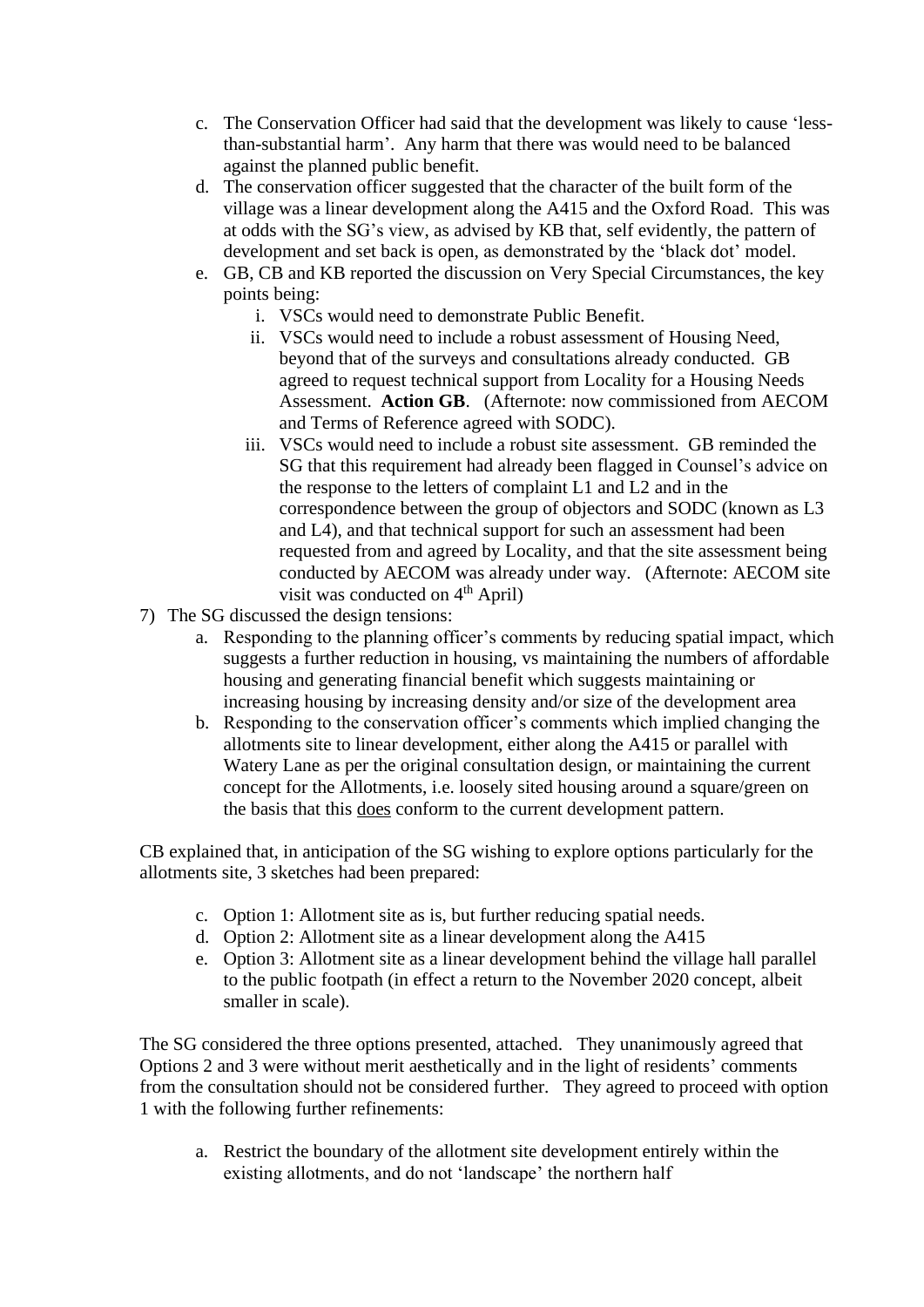- b. Move the burial garden to the Paddock site
- c. Further mitigate the spatial impact by reducing the number of houses on the Allotment site to 14, which, with the 3 retained on the Paddock site, reduces the total to 17.
- d. Flip the barn style houses and the Georgian style farmhouse on the Paddock Site so that they more closely match the existing buildings as seen when approaching from the west, and align the set back to that of the stone barn of Butts Furlong alongside the site, and Hampden House.

## **Action CB/KB**

During the discussion, the SG revisited the reasons why the current design was so different from that consulted upon in the Initial Parish Consultation 2020/2021. KB reminded the SG that their original brief was to provide 25-30 dwellings whilst minimising impact on the openness of the greenbelt (general green belt policy guidance but not specific to this particular site). KB's instinct, based on planning experience in the area, and supported by heritage consultant guidance, was therefore to propose development that stayed to the east of the available fields i.e. to the rear of the Watery Lane dwellings with their very long gardens, thereby retaining the open character of the remaining site especially from the highway. However this layout was never tested through pre-app as it was clearly opposed by some residents for a variety of reasons. The SG felt that some of these reasons should carry considerable weight and directed a move to the revised layout. [Afternote. Coupled with a reduction in number of houses, the revised layout appears to be broadly supported by SODC officers].

## Part  $2 - 4$ <sup>th</sup> March 2022

- 8) Amended Design. The SG considered the amended design for the allotments site, copy attached. They agreed that it met with the direction given on  $18<sup>th</sup>$  February, and was a significant improvement on previous versions, and agreed that this should now form the basis for developing the draft NDO for consultation under Reg 21, subject to the following further refinements:
	- a. Development on the Allotments site to be further set back from the A415 in order to match the set back south of the road, and to further mitigate the impact on Hampden House and Hampden Cottage.
	- b. To show the parking space for the burial garden as 'dedicated field' rather than developed car parking.

[Afternote. The scheme was further amended as directed, discussed with SODC officers on 10 March, and published as set out in Section 10b below. Copy attached.]

- 9) Viability. CB briefed the SG on the financial implications of the reduction in houses. The SG were asked:
	- a. To note that, with only 17 houses, the project was not financially viable if a) benefits to the community were to be maintained at levels already declared, and b) the scheme included Affordable Housing for Shared Ownership/Rent. The value of the scheme to the Landowner, nett of gifts, was also well below the £100K per acre that would be considered the minimum benchmark in a Viability Assessment and therefore by an Inspector.
	- b. To note that the only way to make the scheme commercially viable and the community benefit retained at published levels, was to remove the Affordable Housing. Even then, the margin that would be taken by Thomas Homes would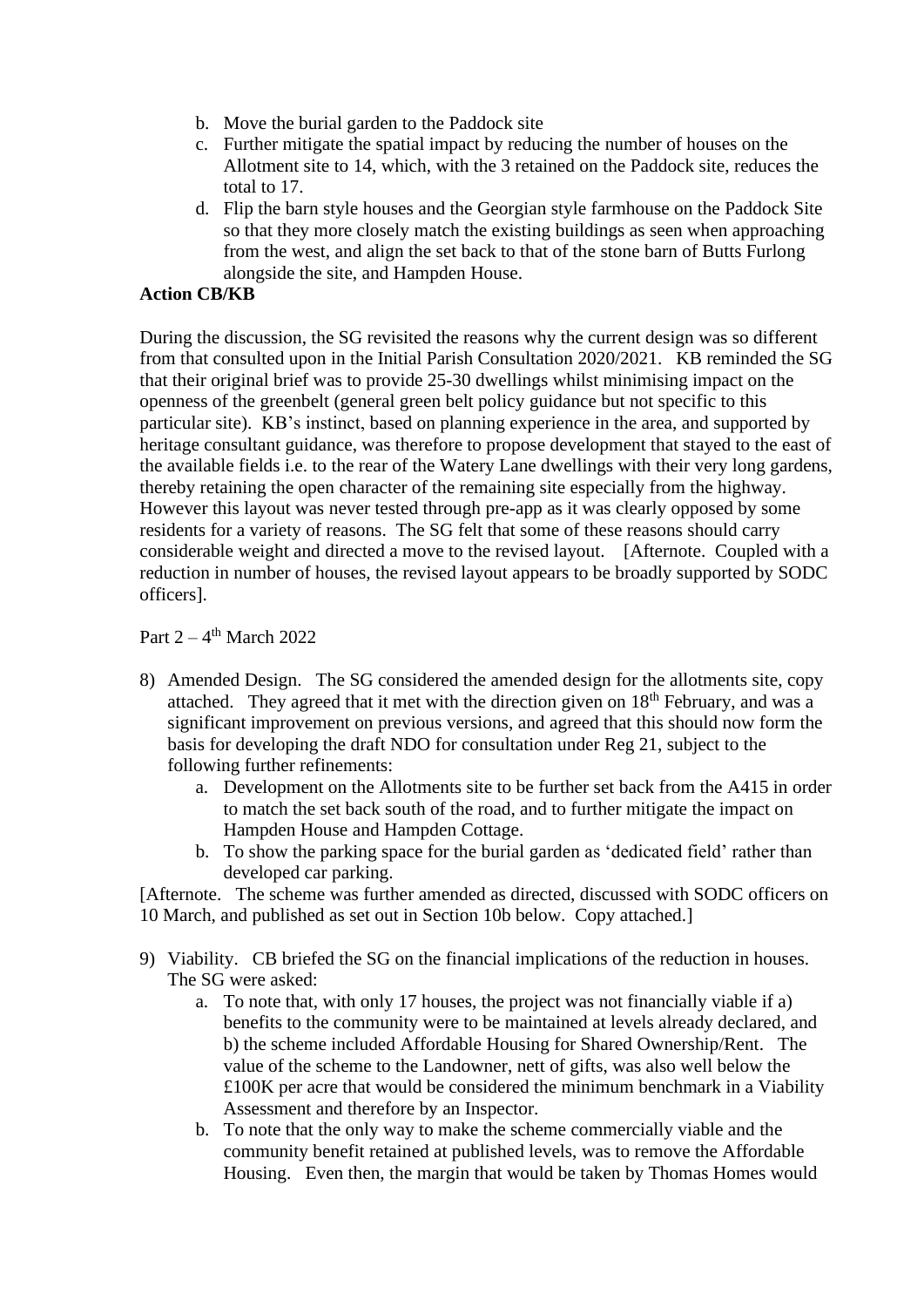be very significantly less than the 20% that would normally be considered as commercially viable should capital funding be raised through normal lending facilitates, e.g. a bank. However Thomas Homes were well capitalised and could fund the development from reserves; and they have a policy of undertaking one major community project, i.e. not seeking a normal commercial profit, at any one time. This NDO is their current community project.

After discussion, the SG agreed that all 17 houses in the scheme should be market housing, and that a Viability Assessment would be prepared on that basis. **Action GB** to commission a Viability Assessment. [Afternote. At a follow up meeting with SODC officers on 10 March, the impact of including Affordable Housing on the viability of the scheme was raised. SODC officers listened to our representation that to include Affordable Housing would mean increasing above the 17 proposed, which conflicts with the requirements of the Green Belt to minimise spatial use, and the requirements of the Conservation Area to maintain a loose arrangement, ie, low density. Officers concurred that a robust Viability Assessment would be required to make the case to the Inspector. A request for technical support to prepare a viability assessment has since been submitted to Locality and agreed, and an appraisal meeting timetabled for  $19<sup>th</sup>$  May 2022]

10) Project Timetable. The SG noted/agreed the timetable:

- a. Pre-app. Process considered complete once GB, CB and KB have fed back our proposed changes to the officers, subject to any adverse reactions. [Afternote. The feedback meeting was held on  $10<sup>th</sup>$  March. The officers were supportive of the changes].
- b. Communications. **Action GB** to update residents on the scheme going forward to Reg 21 via:
	- i. The Bridge Magazine, April edition [Complete]
	- ii. NDO Website [Complete]
	- iii. Village email [Complete]
	- iv. Annual Parish Meeting (25 May 2022)
- c. Regulation 14 and 21 statutory consultations: target date June 2022.
- d. Pre submission consultation by SODC: autumn 2022
- e. Submission for public examination: early 2023
- f. Referendum: April 2023
- 11)Regulation 21 Consultation. GB and CN would now work up the arrangements for managing the Reg 14/Reg 21 consultation. This would use a micro-site hosted on the PC website. The SG agreed a working assumption that responses would not be anonymous, i.e., names and addresses would be published, in line with normal practice for statutory consultations. **Action GB/CN**
- 12) AOB. None.
- 13) DONM: 13 May to agree launch of Reg 14/21 consultation. [Afternote. The documentation will not be ready until the end of May at the earliest so this meeting will be postponed. GB to suggest a new date/time when ready]

Enclosures: Design option sketches (x 3) Revised scheme (discussed on  $4<sup>th</sup>$  March) Published Scheme (discussed with SODC Officers on 10<sup>th</sup> March) Black & White Figure Ground Diagram Income and Expenditure Report [To follow]